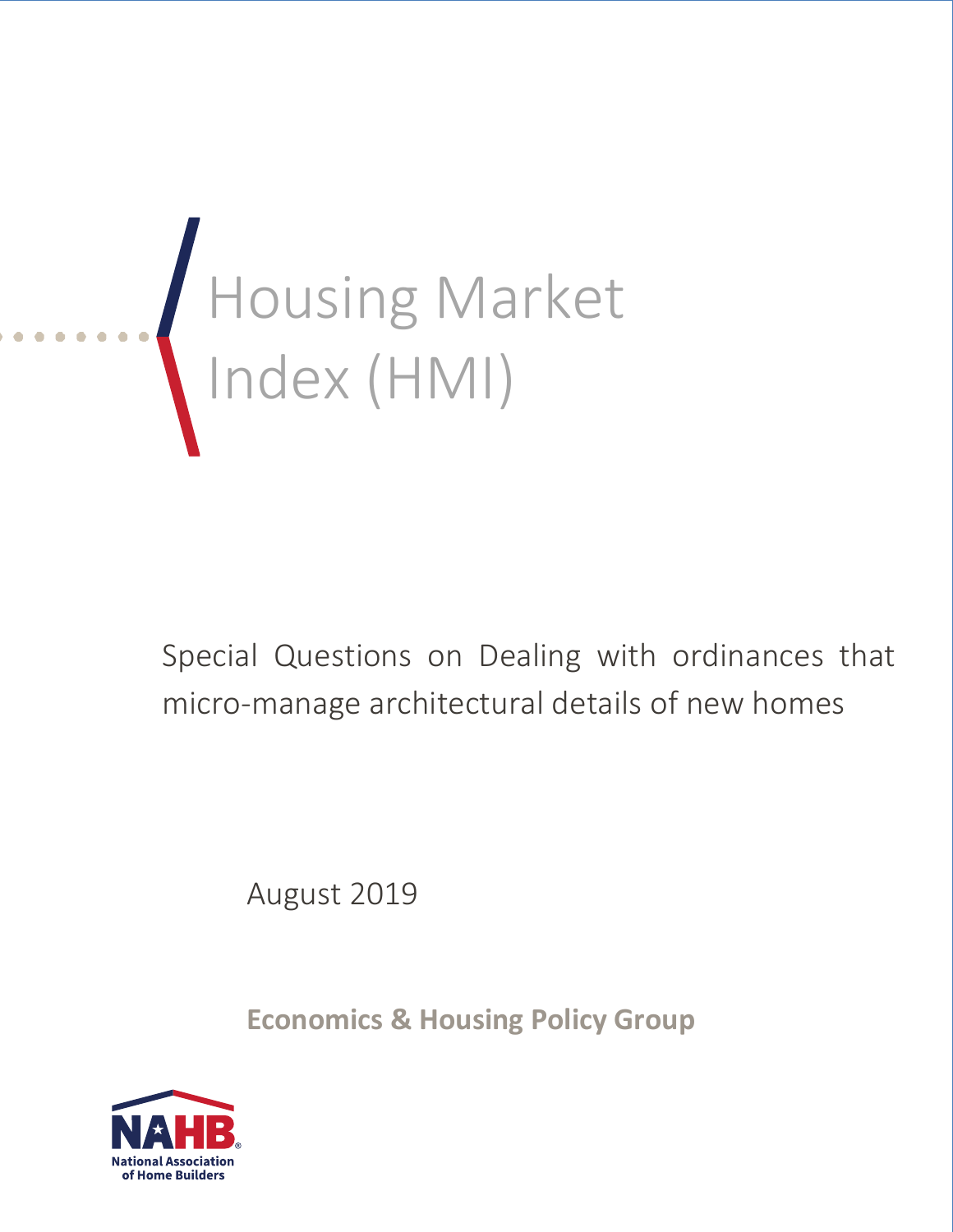# **Table of Contents**

| Q1. Have you encountered any ordinances like these, that go well beyond normal building codes and require      |
|----------------------------------------------------------------------------------------------------------------|
|                                                                                                                |
| Q2. If any such ordinances exist where you build, or have been proposed, what is the local government's        |
|                                                                                                                |
| Q3. If any such ordinances exist where you build, what effect have they had on your business (Check all that   |
|                                                                                                                |
| Q4. If such ordinances do not exist (or are too new to have had an impact yet) where you build, what effect do |
|                                                                                                                |
|                                                                                                                |
|                                                                                                                |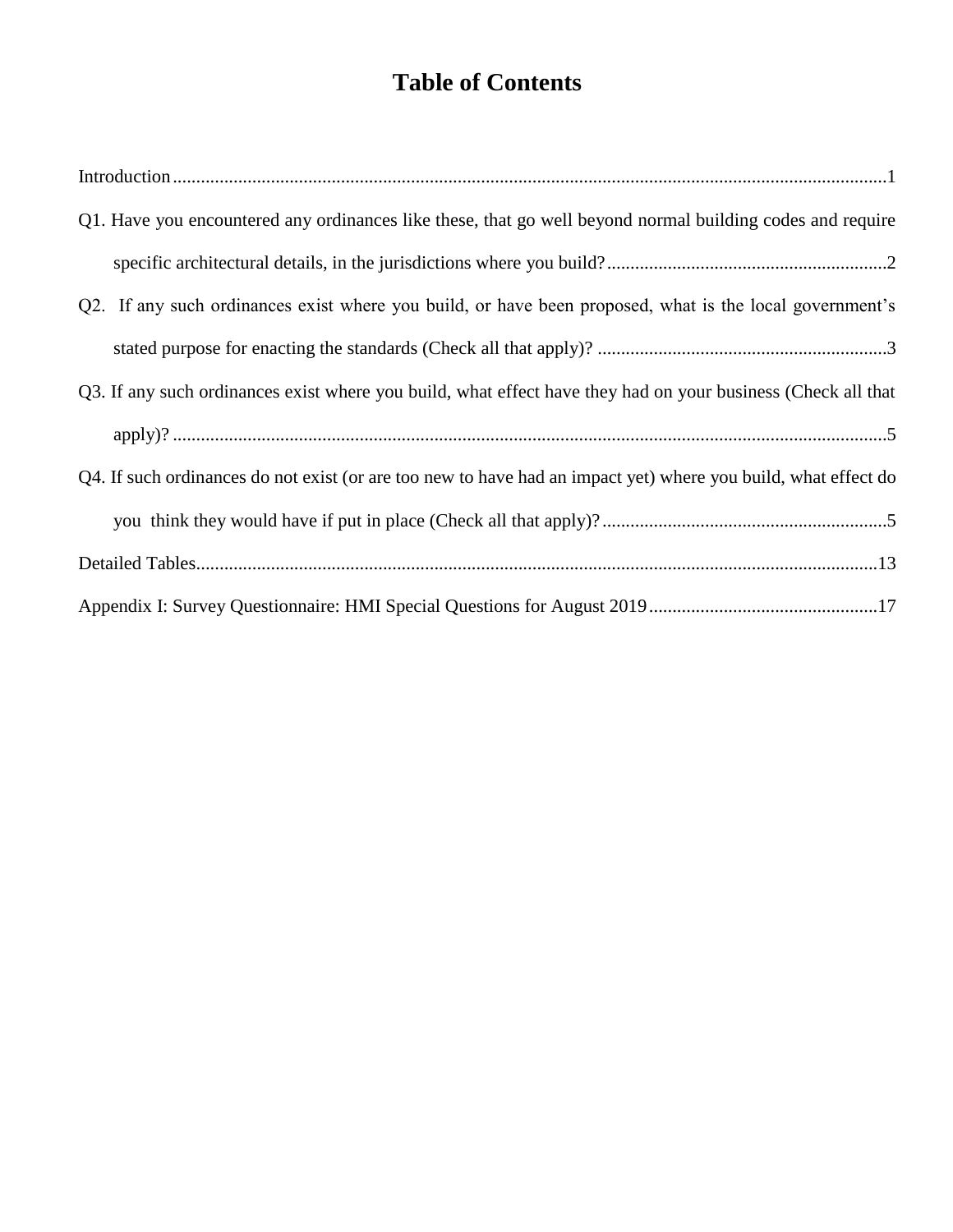#### <span id="page-2-0"></span>**Introduction:**

For more than 25 years, the National Association of Home Builders (NAHB) has conducted a monthly survey of its builder members that is used to generate the NAHB/Wells Fargo Housing Market Index (HMI). The main section of the HMI survey asks builders to rate market conditions for the sale of new homes at the present time and expected over the next 6 months, as well as the traffic of prospective buyers. The results are combined into a single composite index that measures the overall strength of the market for new single-family housing.

Throughout its history, the HMI has generally performed well as a leading indicator of single-family housing starts and is widely reported in business media and used by government and Wall Street analysts. This month survey was sent electronically to a panel of roughly 2,800 builder members. Results are broken down by the four census regions and by total number of units started in 2018. The survey sample is refreshed annually to keep the panel consistent overtime.

In addition to the questions that provide the data needed to compute the HMI, the survey often also includes a set of "special" questions on a topic of current interest to the housing industry. The special questions cover issues relating to dealing with ordinances that micro-manage architectural details of new homes. The results in this report are based on 376 responses to these special questions.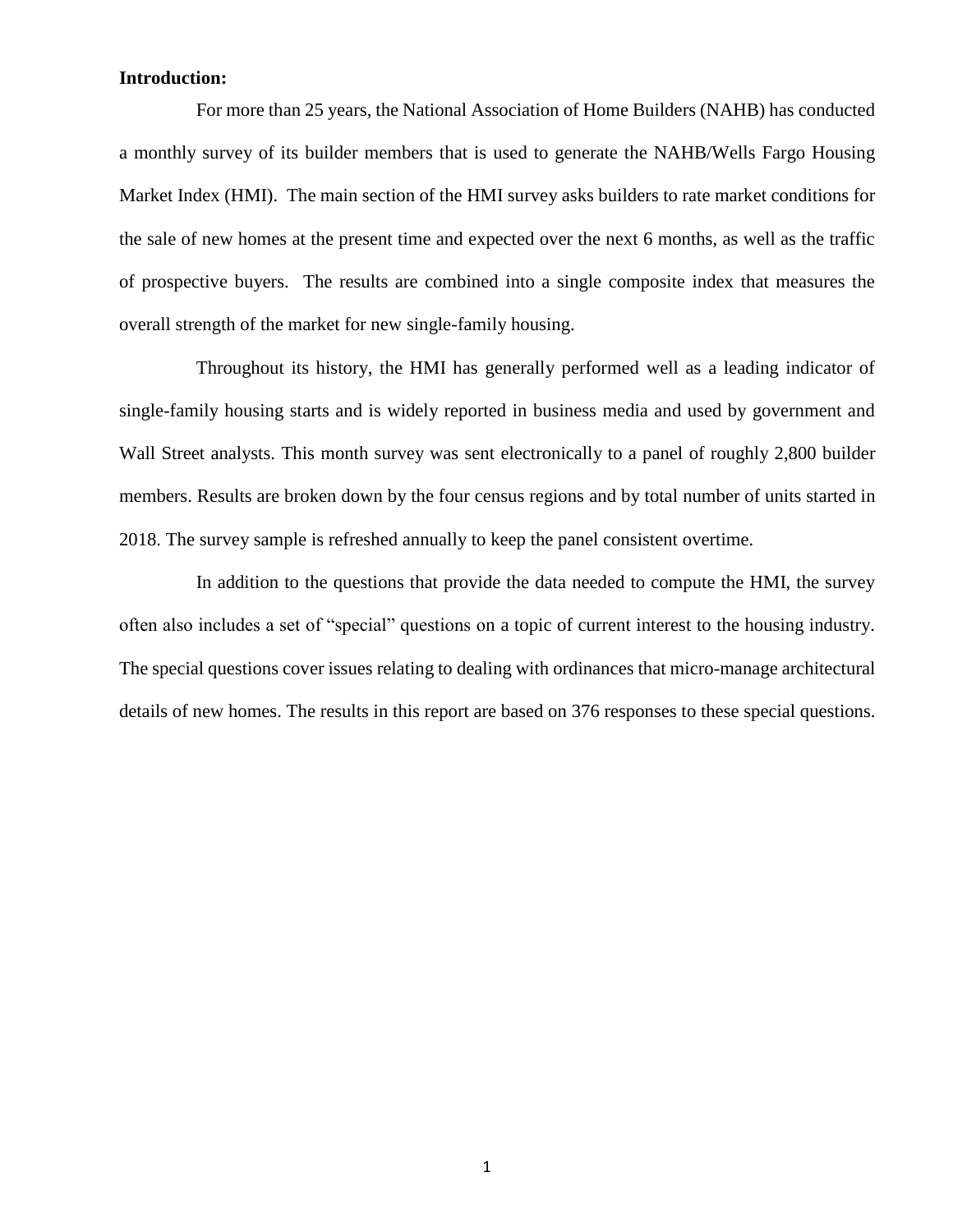A number of jurisdictions are adopting ordinances that seek to micro-manage home construction by specifying various architectural features in great detail. These ordinances often include, but can go well beyond, outlawing vinyl siding, requiring specific and often expensive materials for siding and fences, the amount of relief and surface area dedicated to windows on exterior walls, number of architectural details on the roof, etc. Sometimes the ordinances specify dimensions of a home very precisely—e.g., down to the quarter inch.

### <span id="page-3-0"></span>**Q1. Have you encountered any ordinances like these, that go well beyond normal building codes and require specific architectural details, in the jurisdictions where you build? (Percent of Respondents)**

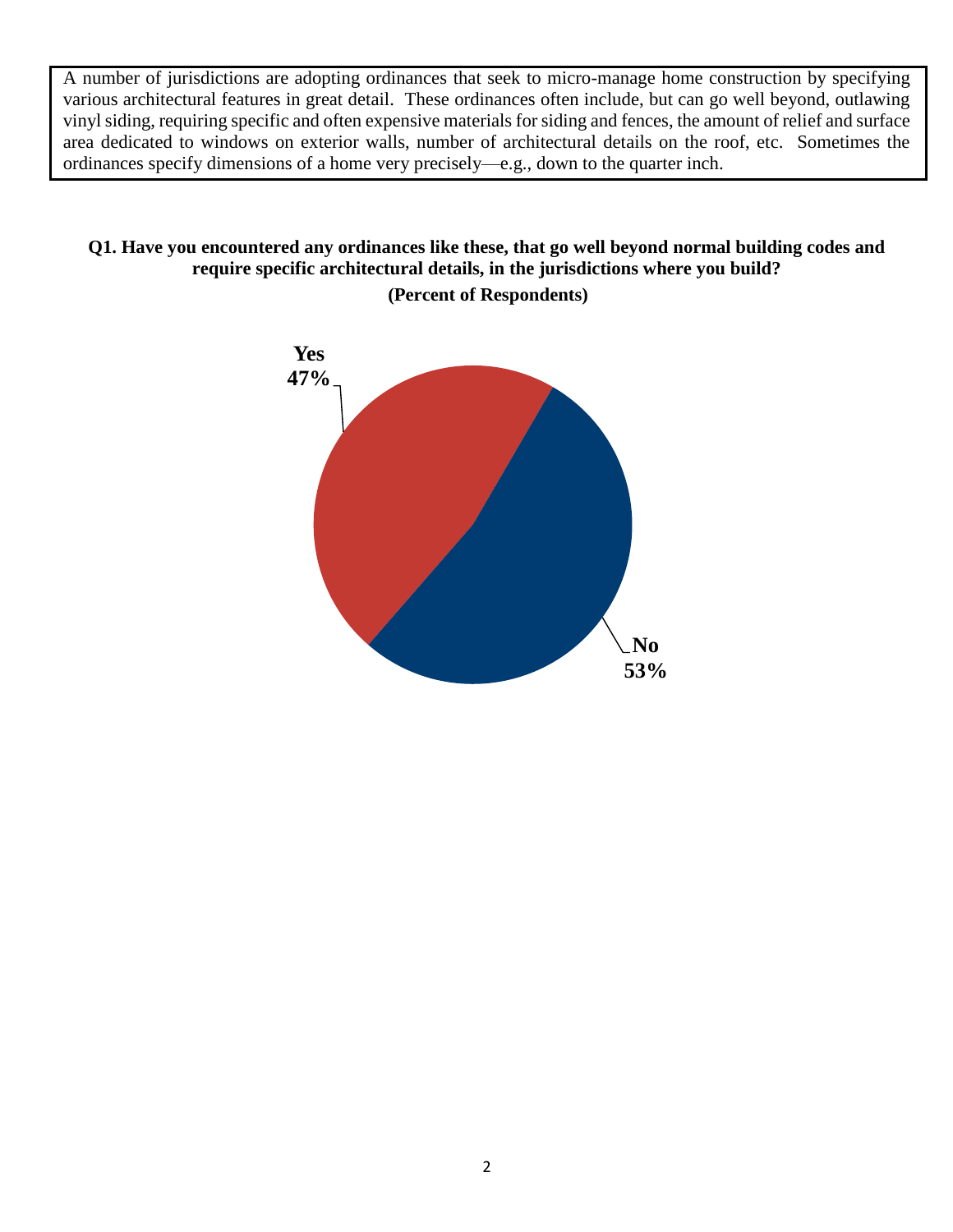## <span id="page-4-0"></span>**Q2. If any such ordinances exist where you build, or have been proposed, what is the local government's stated purpose for enacting the standards (Check all that apply)?**

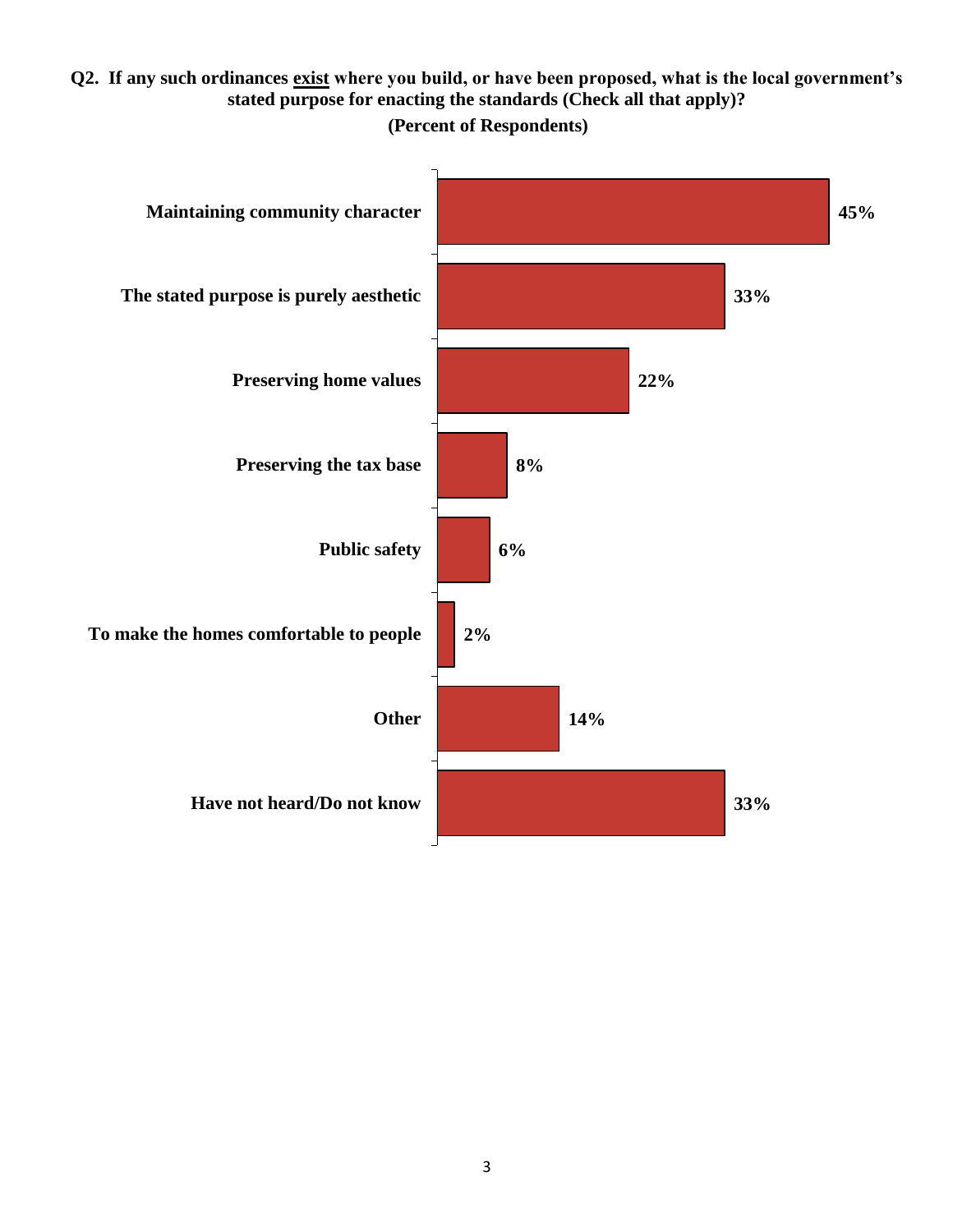### **Comment: If "Other" in** *question 4* **i.e., ordinances exist where you build, or have been proposed, what is the local government's stated purpose for enacting the standards:**

- \* A building official once told me after he left a community that any time they need more revenue they enact a new ordinance because it raised permit fees.
- \* Arrogance.
- \* We've had these ordinances for a long times. Primary reason in the beginning it was for design review requirements for apartments and townhomes and to deemphasize garages and discourage vehicle ownership on SF Homes. Try to force all to bikes or transit.
- \* Control.
- \* Deed restrictions became City Ordinance.
- \* Energy efficiency.
- \* Environmental.
- \* Having homes in a neighborhood compatible with each other.
- \* Historic district.
- \* Historic preservation.
- \* Homeowner bylaws.
- \* In an effort to make homes more affordable, the city is now drafting legislation to control the size of home that can be built. They hope to stop large homes on small lots.
- \* In order to educate the people entering the 'Trade' and bring them into compliance with the other builders.
- \* Increase tax base.
- \* Keep homes expensive and maintain the classy reputation the community has. Keeps crime out, no bus routes, and only attracts people with families and good paying jobs looking for a nice safe place to live.
- \* Maintain quality.
- \* Not to impede adjacent owner's view.
- \* Our issue has been more landscaping and driveway requirements and then changes in what they require from permit (budgeting) to install which has increased cost.
- \* Reduce 'reliance' on automobiles.
- \* They have tired and so far, been stopped.
- \* They just require it to obtain the rezoning because they can via proffers.
- \* To discourage new construction.
- \* Most are designed to exclude certain people.
- \* Unofficially they are just trying to restrict so only expensive homes will be built.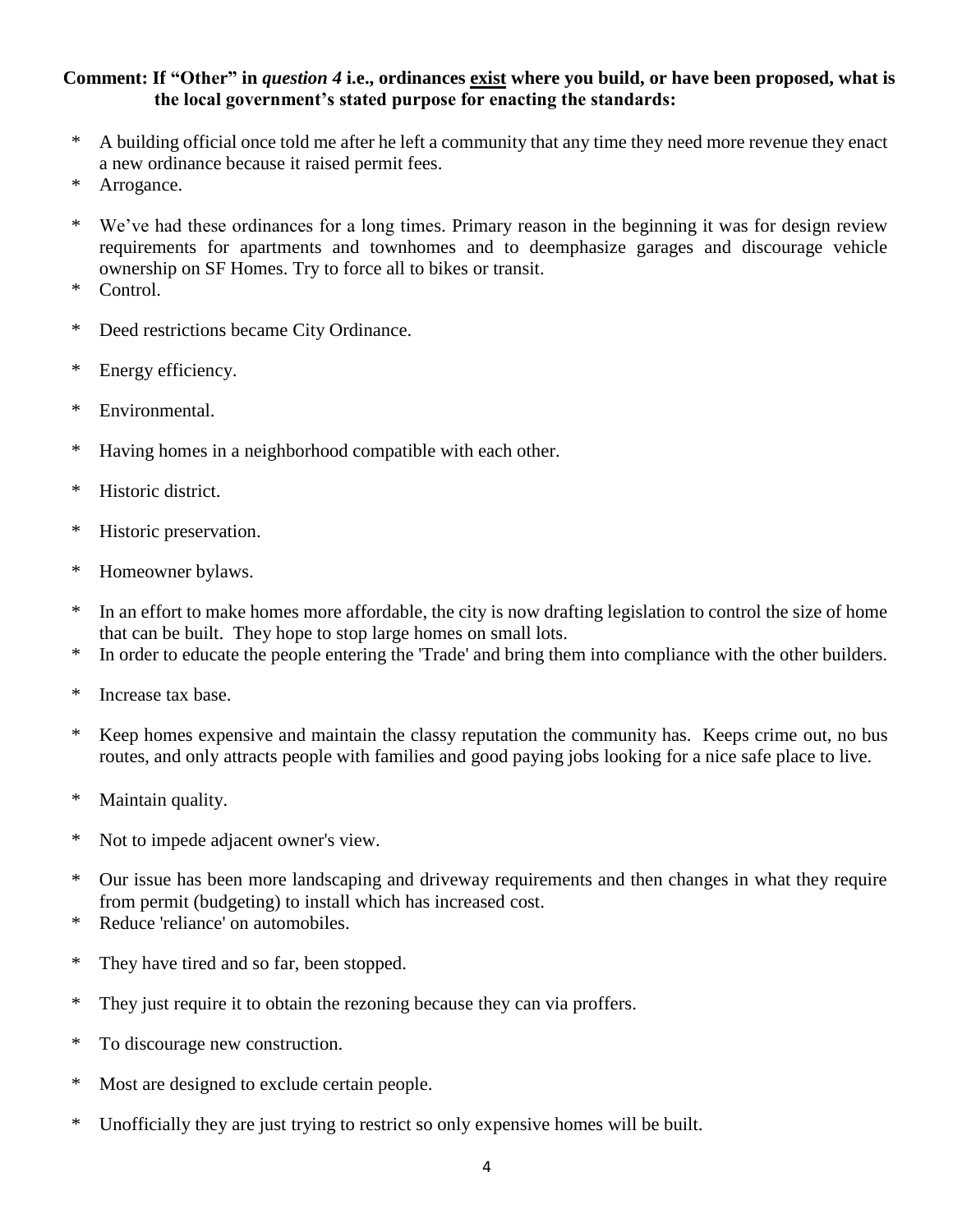### <span id="page-6-0"></span>**Q3. If any such ordinances exist where you build, what effect have they had on your business (Check all that apply)?**



**(Percent of Respondents)**

<span id="page-6-1"></span>**Q4. If such ordinances do not exist (or are too new to have had an impact yet) where you build, what effect do you think they would have if put in place (Check all that apply)?**



**(Percent of Respondents)**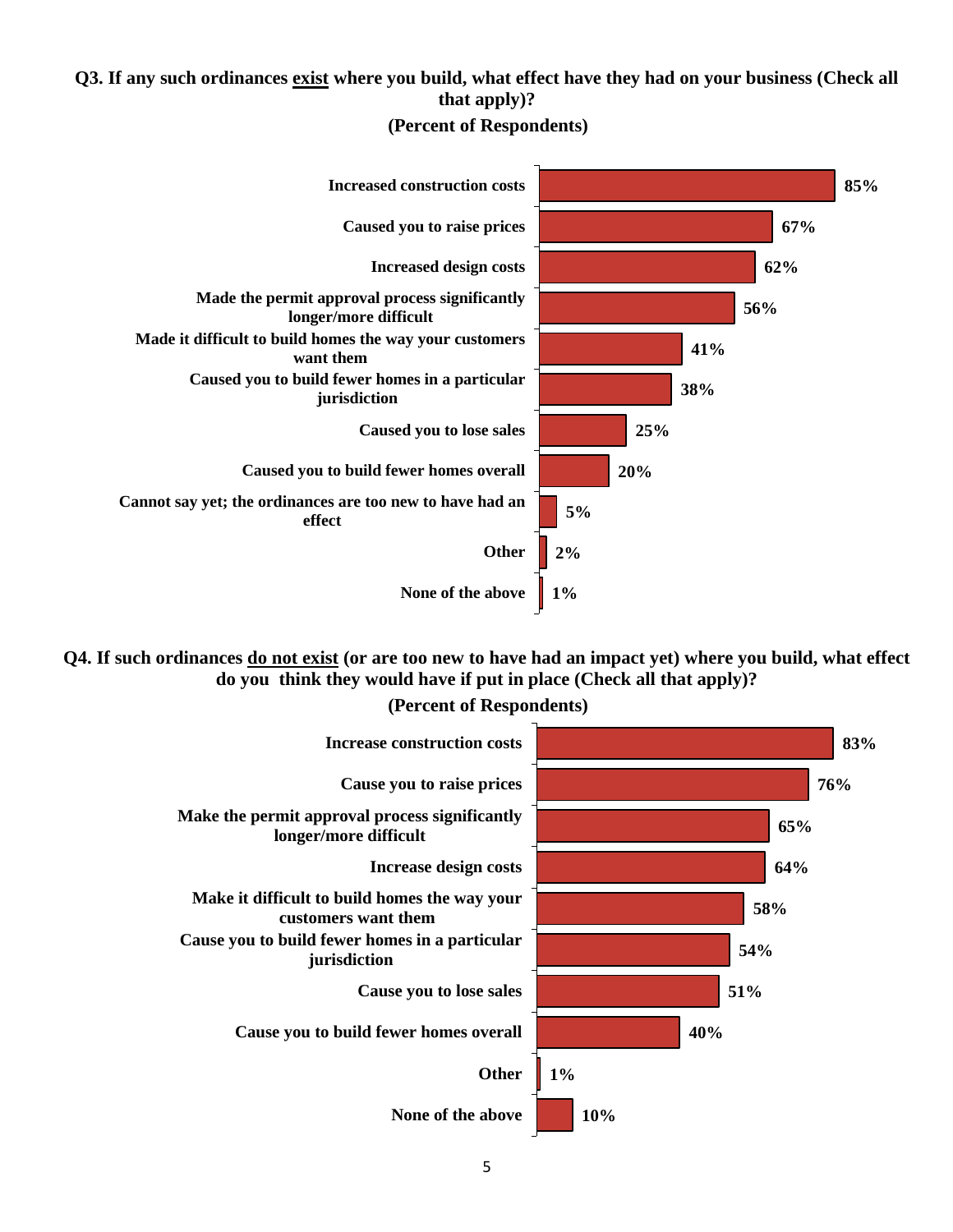#### **Comment: If "Other" in** *question 3* **i.e. If any such ordinances exist where you build, what effect have they had on your business:**

- \* Restrictions have cost me contracts.
- \* Needed to create new plans that comply with policy.
- \* Caused me not to develop in those areas.
- \* Our houses don't have issues, but other builders have had problems with planning department approving their plans.
- \* The owner chooses to build elsewhere or not at all.
- \* Projects become more profitable.
- \* More time in front of city architectural board. Delaying project start/completion

#### **Comment: If "Other" in** *question 4* **i.e. If such ordinances do not exist (or are too new to have had an impact yet) where you build, what effect do you think they would have if put in place:**

- \* Allow our homes to have like character for a neighborhood.
- \* Cause the buyer to accept sub-standard housing, but tract builders constantly build houses that are substandard because they use two thirds of the materials to achieve a lower retail and the buyers flock to them.
- \* Cause us to layoff employees.
- \* The turn-around time from request to approved will take longer.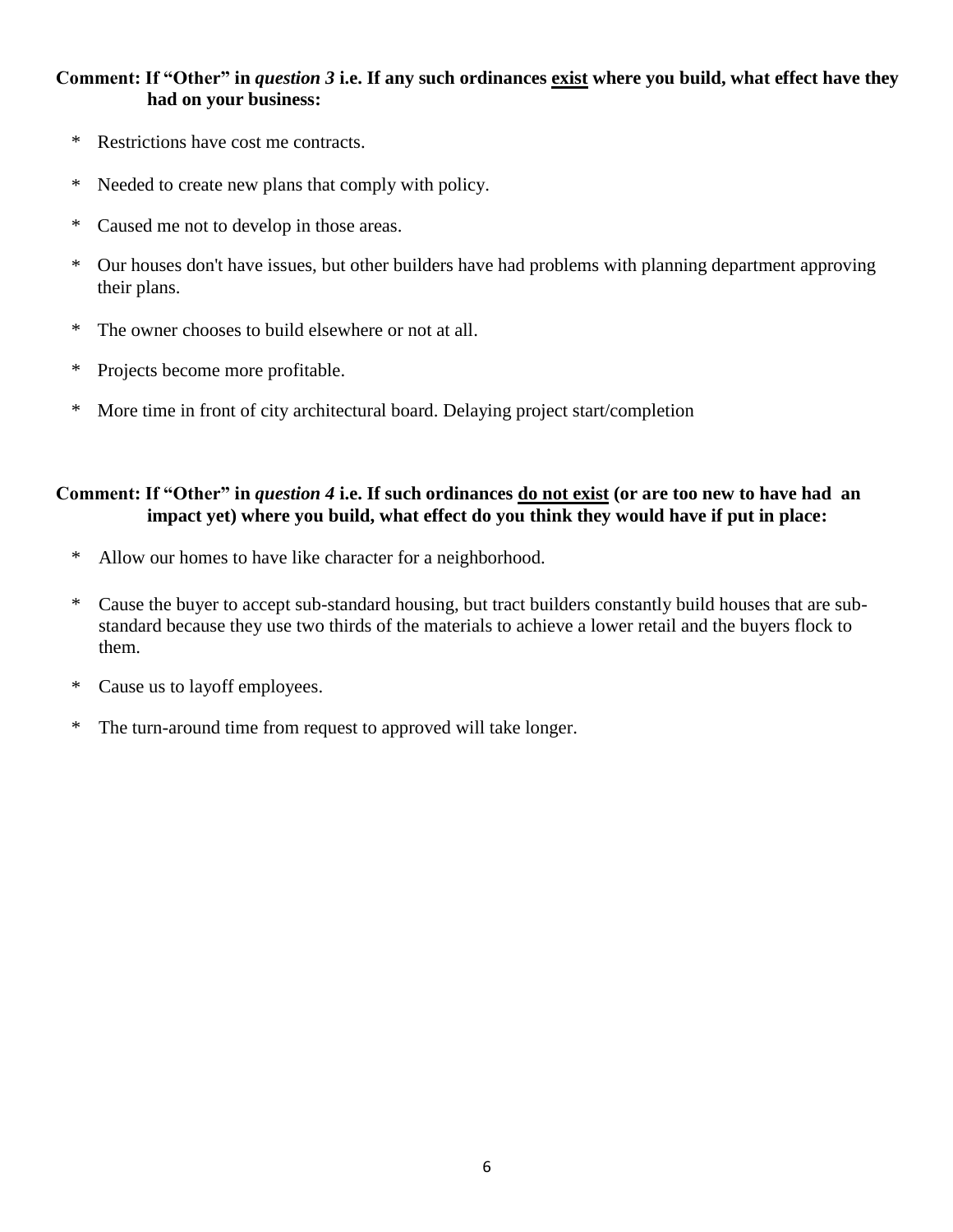## **Q5. COMMENT: Tell us if there's anything else we should know about dealing with ordinances that micro-manage architectural details of new homes.**

- \* A big one we have is a 'Sidewalk' ordinance. It is designed to provide safe walking surfaces (which is understandable), but it requires many very unreasonable and really difficult things to occur. You are required to have 4' of grass (from the curb) and then a 5' wide sidewalk. We have a job now, in a historic part of town, that the entire block has 2' of grass, then a 4' sidewalk and the a 3 to 6 foot tall stone retaining wall because it's on a hill. We would have had to have torn down the wall and re-construct it 3' further back to fulfill this ordinance. Fortunately, our permit clerk knew us and realized the farce of it and just overlooked it, but it could have been a major cost and problem and could have derailed a \$500K remodeling project. You are allowed to pay \$ 152 per running foot of sidewalk (into a 'sidewalk fund') to not redo the walks. There are many other bad ramifications of this ordinance
- \* A lot of subdivisions have CCRs (Covenants, Conditions, and Restrictions) that have the same effect, but they are not Governmental Ordinances.
- \* A percent of impermeable surface area has caused the most problems. That is a condition of the municipality. There needs to be language and methods approved which would allow you alternate ways to control water, and still have enough space left on the lot to make sure driveways, sidewalks and decks can be built. Much of this could be controlled with rain gardens or downspout barrels.
- \* Although these extra details come at a cost, I haven't perceived that it has hurt us if anything it seems to help attract a higher caliber of client to those areas which helps our bottom line in the end.
- \* One jurisdiction has banned vinyl siding, required all garage be set back 5' from the front corners of the house and required at least 5 different roof plains. They say this is for the public's safety, but they have been unable to prove this. We know that this is about slowing construction down and raising the prices of houses but that is a hard thing to prove. We do believe that affordability of houses is a major issue in today's market and obviously these ordinances makes it almost impossible to deliver an affordable house.
- \* Burdensome. The ordinances do not reflect market demands. Over reaching by local government. The local governments complain about affordable housing and instead of addressing the issue, they raise fees and impose arbitrary architectural details.
- \* One jurisdiction does not like vinyl siding and is requiring cement siding or brick. It also does not like front load garages, wants more variation in elevations, requires landscape plans etc.
- \* Codes and ordinances have become so complex a builder never gets the same answer in certain identical situations twice, especially if it involves framing.
- \* Considering sprinkling systems in the area.
- \* Electrical outlets for car chargers on every single-family home. Installing sidewalks in the City ROW or paying for them into a fund when picking up building permit. Garage facing home and the location from the street and plane of the home.
- \* HOA's have done this for years.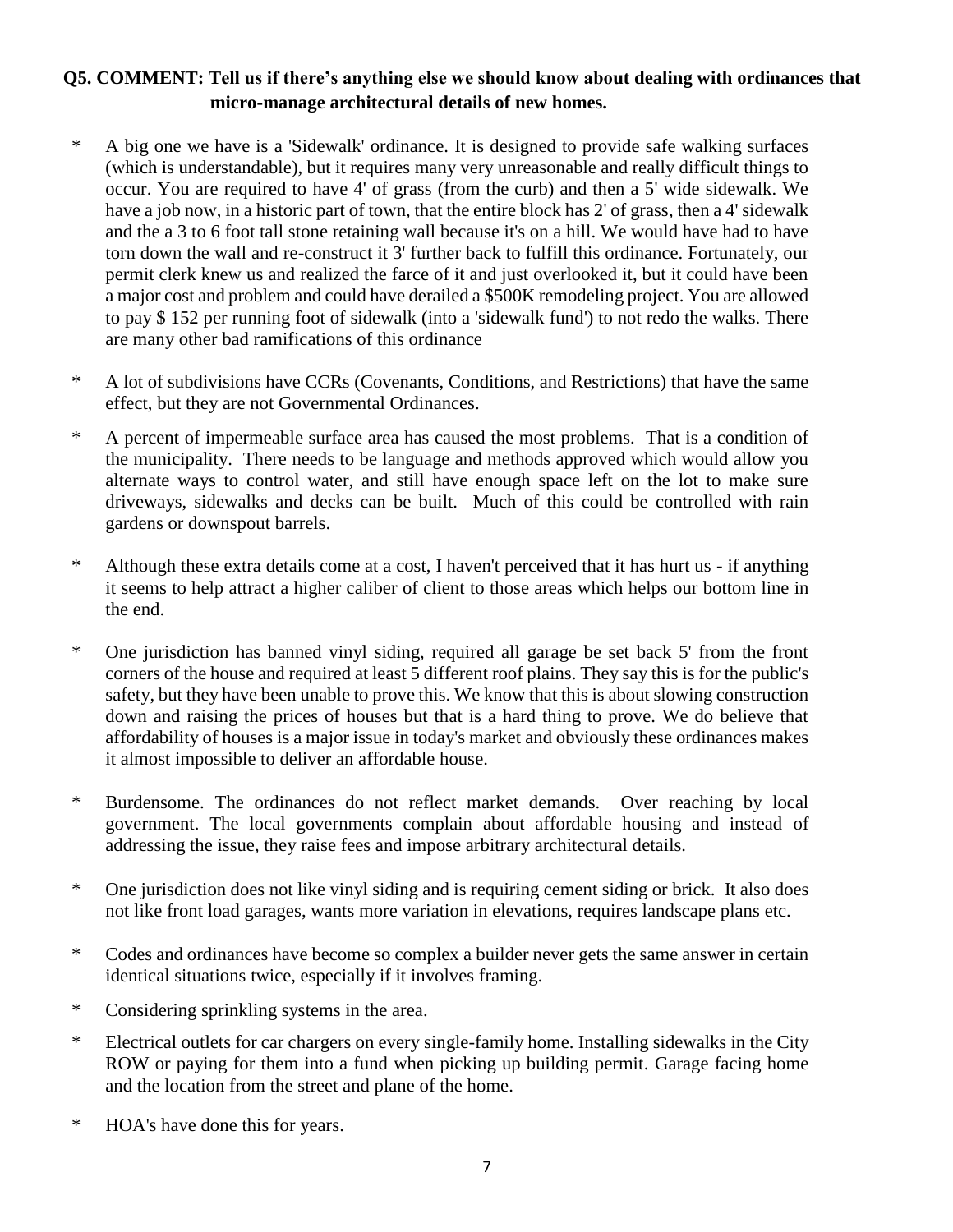## **Q5. COMMENT: Tell us if there's anything else we should know about dealing with ordinances that micromanage architectural details of new homes. –** *continued*

- \* I think it is important to put some ownership on the architects to define and design the structures. Too often details are not defined and we as the builders are left finishing the design or specifications, but the architects did not do th6eir job. This adds cost to our management team, time and effort that we have trouble billing for. Architects need to do their job and stop leaving the builders holding the bag.
- \* It varies from different permitting agencies. Some have unwritten 'rules' as to how they want new homes design style to blend in with older homes.
- \* It's not just design elements, size, and features, but also drainage and elevation requirements decided by amateurs causing worse drainage problems and higher costs.
- \* Local Historic Preservation is a big problem to home owner rites in our town.
- \* Lot coverage is another issue. This jurisdiction does not differentiate between 2 story, 1\2 story and ranch style homes.
- \* Many of our local jurisdictions are attempting to enact similar ordinances and have publicity stated that they do not care this hurts home affordability.
- \* Most of our challenges come from the Architect Review Boards for the Master Planned Communities we build in.
- \* Most of the boards really do not have enough construction background and are not very rational.
- \* Most of the Jurisdictions in our area add on to County requirements and require 2 separate permits.
- \* Most of the ordinances are environmental, low impact development or density focused. A few jurisdictions dictate things like no garages facing the street (alley loaded) or 1 car garages. One jurisdiction is likely to begin requiring what is basically a storm water pond in everyone's front yard. Some jurisdictions have architectural requirements but other than being a hassle, they're not as onerous as described in this survey.
- \* New ordinances are not well defined. Each authority having jurisdiction seems to interpret the new ordinance to its liking.
- \* The problems are with HOA's. They can just say no and there is nothing that can be done. Period.
- \* These are often proposed to protect the 'historical' nature of neighborhoods. The process is completely arbitrary and takes months to negotiate. There are no specific standards. The end result can be a mixture of 'new' and historic materials and design -- down to the exterior paint colors. For example, a recent project required the use of aluminum clad windows (presumably to match the turn of the century houses on the same street.) To respond to staff requests, this process can add as much as \$30,000 to the permitting costs.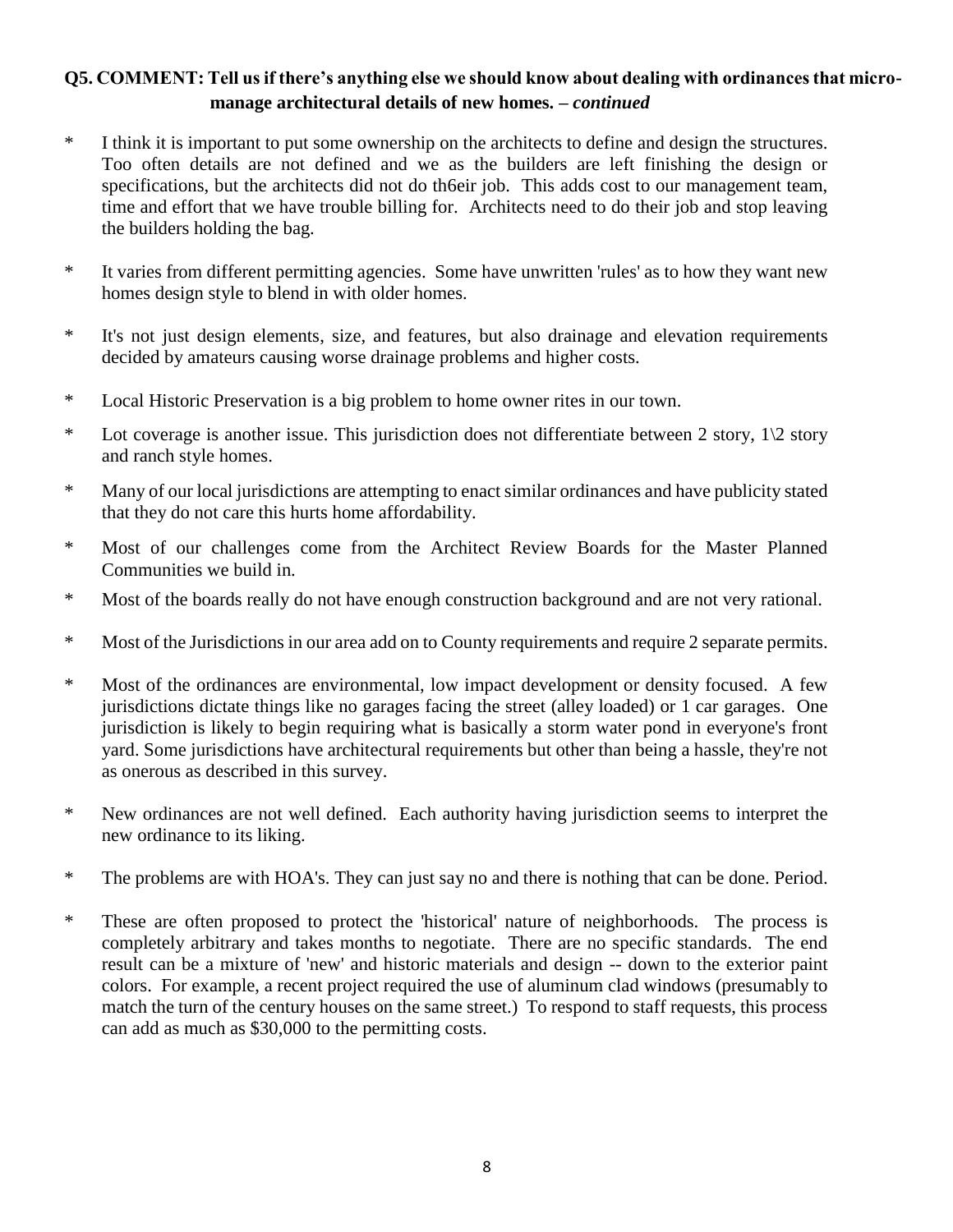## **Q5. COMMENT: Tell us if there's anything else we should know about dealing with ordinances that micro-manage architectural details of new homes. –** *continued*

- \* One issue is staffing of inspectors. There are not enough inspectors to micro-manage these details, so when they do call you down on an issue, it may be so long after the fact that it is costly to modify or change the detail in question.
- \* One of the communities that I am building in has continued to restrict the footprint and height requirements for new homes. This issue causes deigns to be less aesthetically pleasing and at the same time less desirable for the buyers. The community is passing this legislation because they want to see more remodeling instead of complete tear-downs and new building. Very foolish and short-sighted.
- \* Only ordnance I have heard of is no vinyl siding. And so much of the house has to be brick or stone veneer. Wood siding is ok, but you're only allowed a certain wood to brick or stone ratio. And you cannot build anything smaller than 2,200 sq. feet. Other than that, you can do whatever you want. Those are the only restrictions I know of. The community and area is very nice. And I believe it's because of this. It's a growing community off to a good start.
- \* Ordinances should be fair and equitable not merely something that caters to a special interest group. Citizens should be aware before they elect someone as to what their agenda is. I have seen restrictive ordinances enacted and then the Builders and/or Architects design features to bypass the new ordinance. Quite often these new features are worse than if they would have let things go before the original ordinance was enacted. Any knee jerk reaction to an issue is fraught with danger. Too often what they create is worse than what they had.
- \* Ordinances, codes and regulation in general add to the cost of housing and hurt the consumer.
- \* Our city process has no flow chart. Public works is too involved in the private sector. Fire department rules on construction access are getting prohibited. Landscape regulations are extremely complicated and wide open to interpretation.
- \* Our local municipality recently forced us to use wood windows and pour concrete for driveways. This is in addition to their already extensive 'Design Guidelines.' The windows and driveways added \$10k before we even got started. I truly believe they are trying to attract certain types of buyers with money to keep their community more affluent. I do not know how this is not illegal, but it seems to be happening more and more across the country and throughout our local communities.
- \* Our local seems to have a surge of consultants that come from outside the area and tell us how we should be doing things. We don't need those people telling us what we need to do. Also, people in government seem to have never held a private sector job and don't want or care to understand the economics of the industry. They come right out of colleges with left-wing indoctrination and are very bad for business.
- \* Our time from application to permit has increased by 60 days from the normal time. A new rule is making us wait 5 days from final inspection before the city will issue a certificate of occupancy.
- \* A policy that requires the maximum width of the garage door as a percentage of the width of the home makes it difficult to build the "missing middle" housing that the jurisdiction is complaining about.
- \* Someone should review what jurisdictions can and cannot impose legally.
- \* One jurisdiction allows rod iron fences only.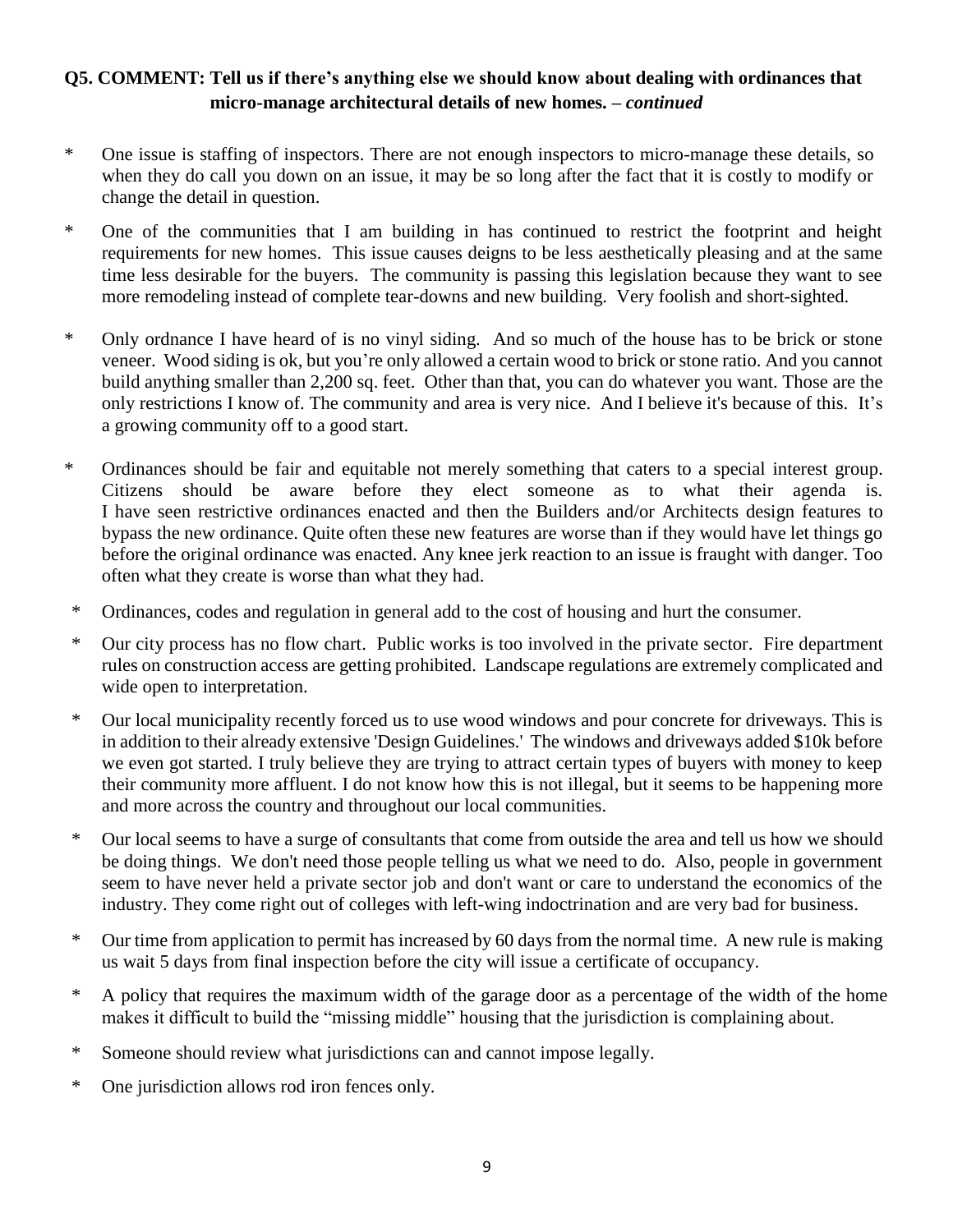#### **Q5. COMMENT: Tell us if there's anything else we should know about dealing with ordinances that micro-manage architectural details of new homes. –** *continued*

- \* Since most times this is area specific, it limits the purchaser's ability to build the home the way they originally desired. Although this has not prevented the contract from proceeding, it does create concern and doubt on the part of the purchaser.
- \* One jurisdiction started out with the Historic Preservation ordinance to keep people from tearing down older homes and replacing them with new homes in certain urban areas. Initially, it imposed a 90 day 'cooling off period', but if after 90 days you could do what you wanted with the property. Now it takes several tries to get approval which cost time and money.
- \* The city planners are subjectively interpreting code to disallow details they personally feel are not acceptable. An example: a planner required window design/installation on our new construction to match 1-2 homes within a few blocks of our project (not next door), supposedly to maintain the character of the neighborhood. All of this was subjective and caused increased costs, delays with ongoing check sheets and inferior installation methods. This detail did not add aesthetic value, nor was it even noticed in the result. The subjective interpretation of code varies from planner to planner and creates uncertainty.
- \* The area we primarily build is one of the busier areas in our County, so it's not all bad to have the restrictions. Some buyers want the protection of knowing that others can't come in and build an inferior product.
- \* There is lack of consistency, especially with enforcement through volunteer committees.
- \* The most profound effect is making the permitting process significantly longer and more difficult. This raises costs and discourages future building in the submarket.
- \* The only place we have such ordinances is in our historic district.
- \* The only places I have encountered this is in high end developments were the home owners are aware and have money to deal with the extra costs. So far this has not caused an issue.
- \* The ordinances go beyond architectural details. They interpret the codes very conservatively and like to add to them for 'safety'.
- \* The ordinances that we are dealing with all relate to energy and water efficiencies, which have high costs, and have added additional inspections and third-party verifications.
- \* The regulations at the local and county level are becoming more prevalent, and there does not seem to be a concern from the local government officials on how it impacts our business.
- \* There are a handful of communities that have require approval by architectural committees at the city level. Building in these communities are always more expensive and the costs are passed on to the consumer. A couple require the same finishes on all the exterior walls, masonry fireplaces, additional windows, same grid patterns on all windows, shutters on all windows if on the front, etc.
- \* There are discussions in our area about possibly introducing ordinances and standards that mandate design specifics, but so far, we have been able to avoid them. Design by political committee hardly seems like a good solution to anything. Codes and ordinances are already making affordability a significant headwind.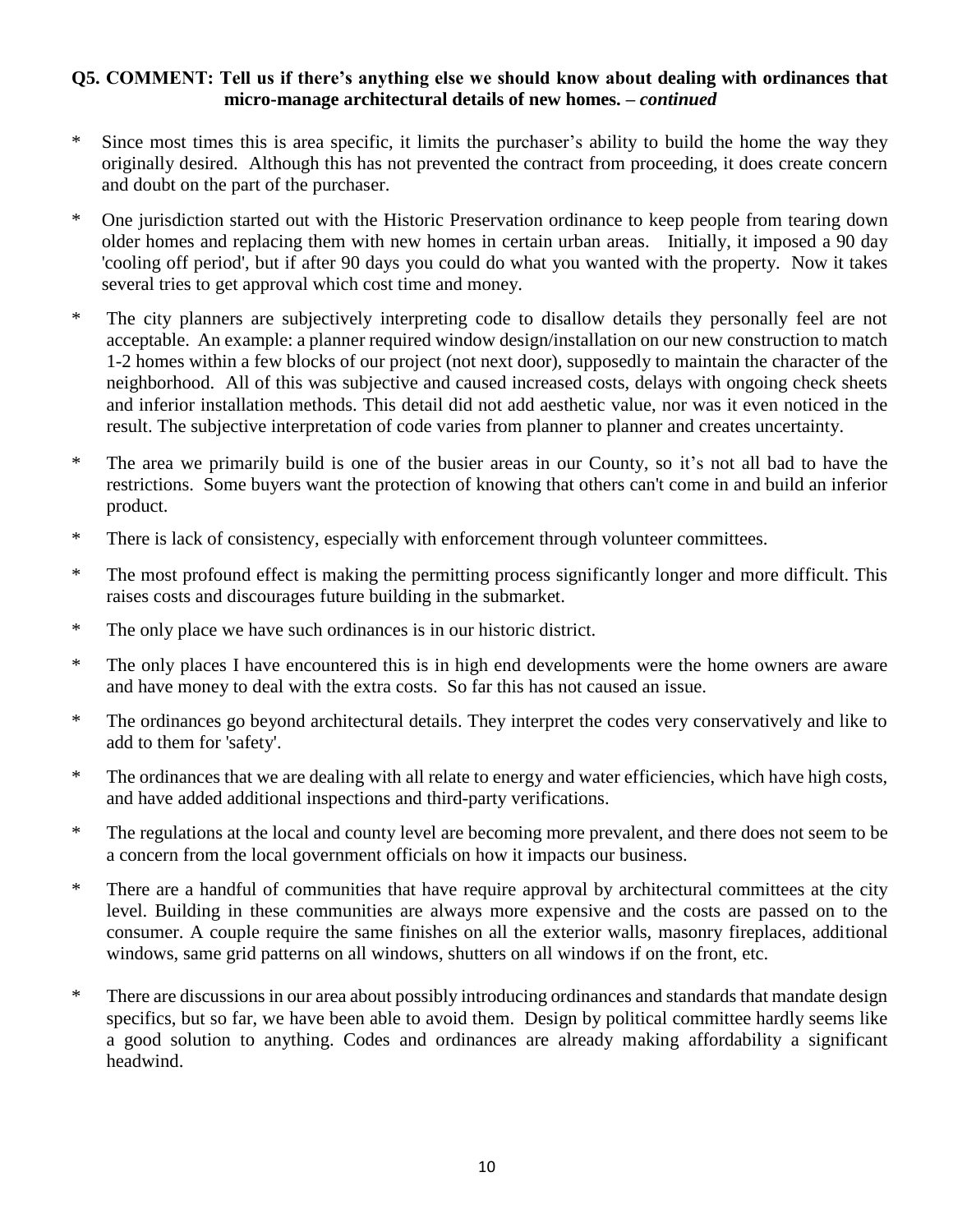## **Q5. COMMENT: Tell us if there's anything else we should know about dealing with ordinances that micro-manage architectural details of new homes. -** *continued*

- \* There is a push by the city to stop gentrification.
- \* There is constant regulation pressure piled on for little gain that causes us to pay more for land and lot in developments. The cities are too involved in offering tax abatements in areas that do not need such tax benefits, calling successful areas blighted so urban renewal policies can be used to dole out tax benefits to special interests.
- \* These ordinances exist only for particular subdivisions. So far, the local government has not developed any. We bid two homes in the same subdivision and did not get either job as the prospective home buyers s decided not to build when they discovered the extent to which the 'architectural committee' had a say in their final product.
- \* These ordinances have been in place for years. They are general called "anti-monotony" rules. Most require a certain percentage of masonry, varied roof lines and building articulations.
- \* These ordinances add to the cost and complexity of houses. One jurisdictions even has them for town homes which just drives up cost. Determining the color early on hurts the buyer's ability to choose and serves no purpose. When asked why, the jurisdictions they say it is to maintain character, even though the house next door has a blue tarp on the roof and junk cars in the drive. It does not make sense, is just politicians and city employees on a power trip, and needs to stop.
- \* The ordinances are difficult to fight, primarily because they are not founded on any common sense or reason.
- \* The NIMBY's were very supportive of these ordinances as it slowed down construction within existing neighborhoods. They saw that as a positive and were therefore very much behind these regulations.
- \* This area is having serious issues with EPA and their unrelenting inspections. It is impossible to be compliant. I know I have one employee doing nothing but dealing with EPA inspections, issues, and reinspections. I estimate it is costing me approximately \$7,000 per home. It is out of hand. The local inspectors have no one overseeing they can do whatever they want with no repercussions. Many of my fellow builders have received fines and have been required to appear at a state board to plead their case. The EPA has become a huge obstacle.
- \* The ordinance can be a benefit to your development. It will help keep certain elements at a high standard and keep the home values strong.
- \* This is a significant issue in our area and has gotten to a point where there are municipalities that we will not build in. While at the same time the municipalities complain about not having affordable housing, they enact requirements that force builders to increase prices. The municipalities are ignoring legislative attempts to fix this by 'requesting voluntary requirements' to allow you to obtain zoning. One municipality just rezoned all their land so that all new submittals would have to go through a rezoning.
- \* This is driven by the public opinion and the local politician's desire to be reelected.
- \* This will drive up costs to the point of non-affordability.
- \* The costs increases are unnecessary.
- \* We defeated attempts at such ordinances at a legislative level.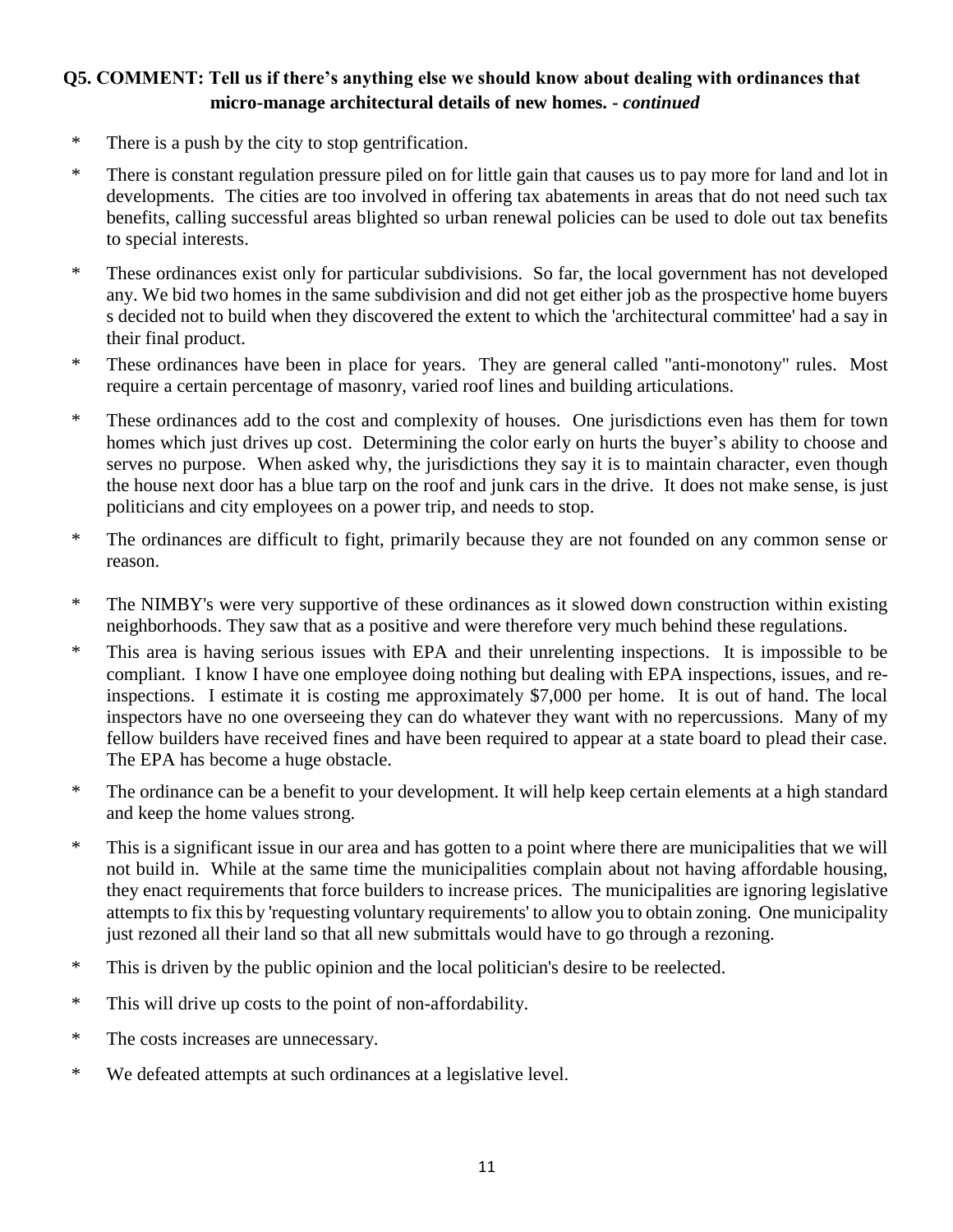## **Q5. COMMENT: Tell us if there's anything else we should know about dealing with ordinances that micro-manage architectural details of new homes. -** *continued*

- \* Cities are not allowed to go beyond the state building code but get around this by putting requirements in the zoning code where they have more discretion.
- \* We have encountered most of these ordinances at the city or county level. Some cities made it almost impossible to build there so therefore we have not built in certain areas.
- \* We have not encountered this when dealing with county or city jurisdictions yet. However, HOA's cause the same or similar issues.
- \* We have some success getting legislature to outlaw these practices, but the laws are new.
- \* We must keep building codes out of this. Codes should not be used for political purposes.
- \* We provide a high-quality home and use build cost, affordability, aesthetics as well as long term maintenance and energy use as a part of our equation when designing our homes. Thus, we do not like and will typically avoid areas where much or any of this is dictated.
- \* What's the expression 'you can't legislate taste'? In today's world of custom building there are so many styles that people are building. Limiting that freedom would be very difficult. In this market HOA's set the rules and those are hard enough to enforce. It has long been thought that low pitched roofs are not attractive but with a modern style home a 4/12 pitch roof is more pleasing than a 6/12 roof.
- \* When government enacts new codes that increase the cost of new construction, buyers gravitate more to used homes or remodeled houses that are grandfathered since they cost less.
- \* Wind shear requirements and new updated code bracing requirements are causing plan approval slowdowns. So are some of the other requirements, but they are not as detailed.
- \* Zoning management is out of control, in the sense that there is no oversight to stop local municipalities from doing whatever they want. Work force housing is going away because of this. Until the public starts really screaming about pricing and lack of housing for the average American, we will only be able to build expensive homes for those above the average median income.
- \* It's killing us to comply with the plot plan and driveway requirements.
- \* It has been more landscaping and driveway requirements than changes in what they require for a building permit that have increased cost.
- \* HOA control is out of hand.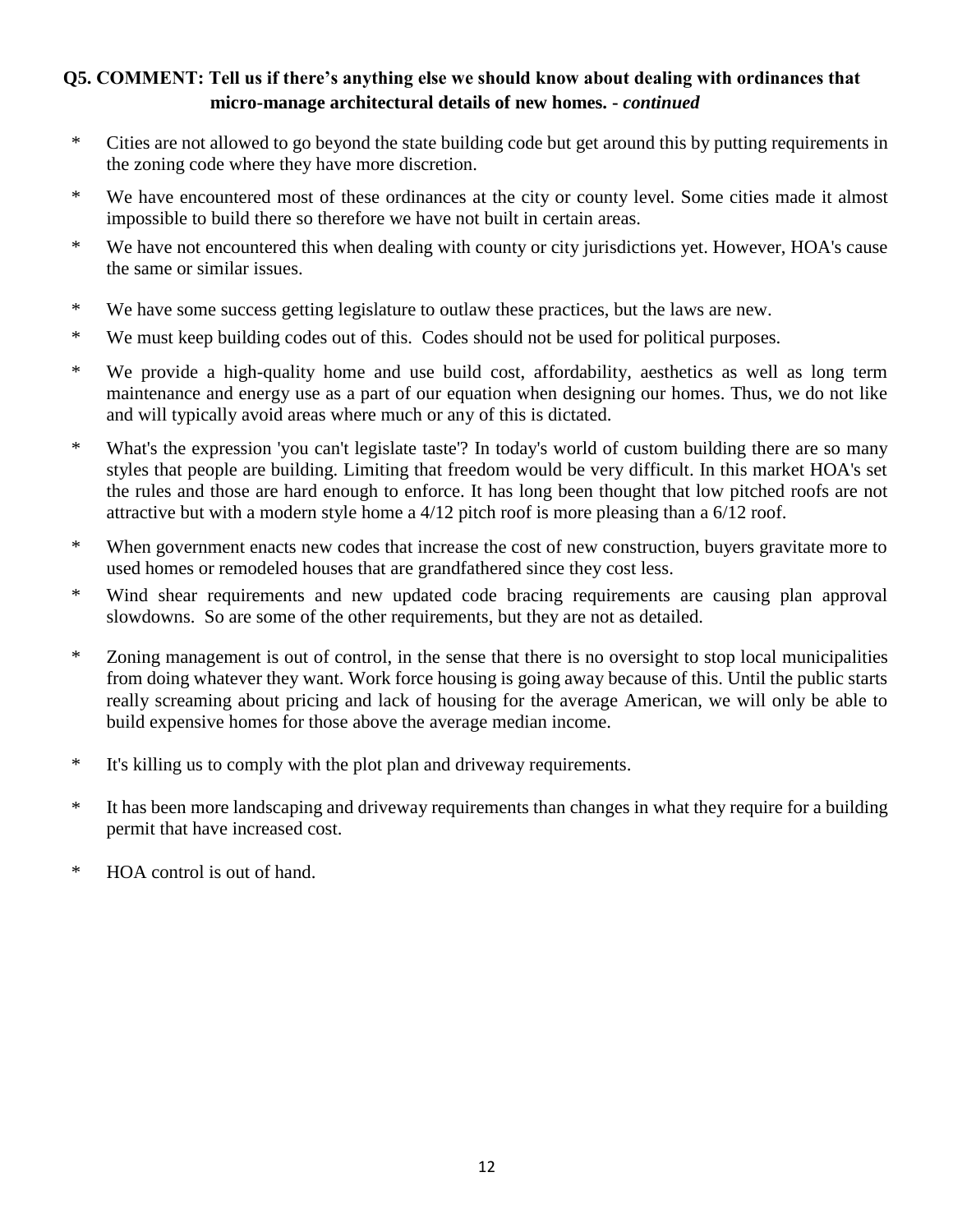<span id="page-14-0"></span>**Detailed Tables**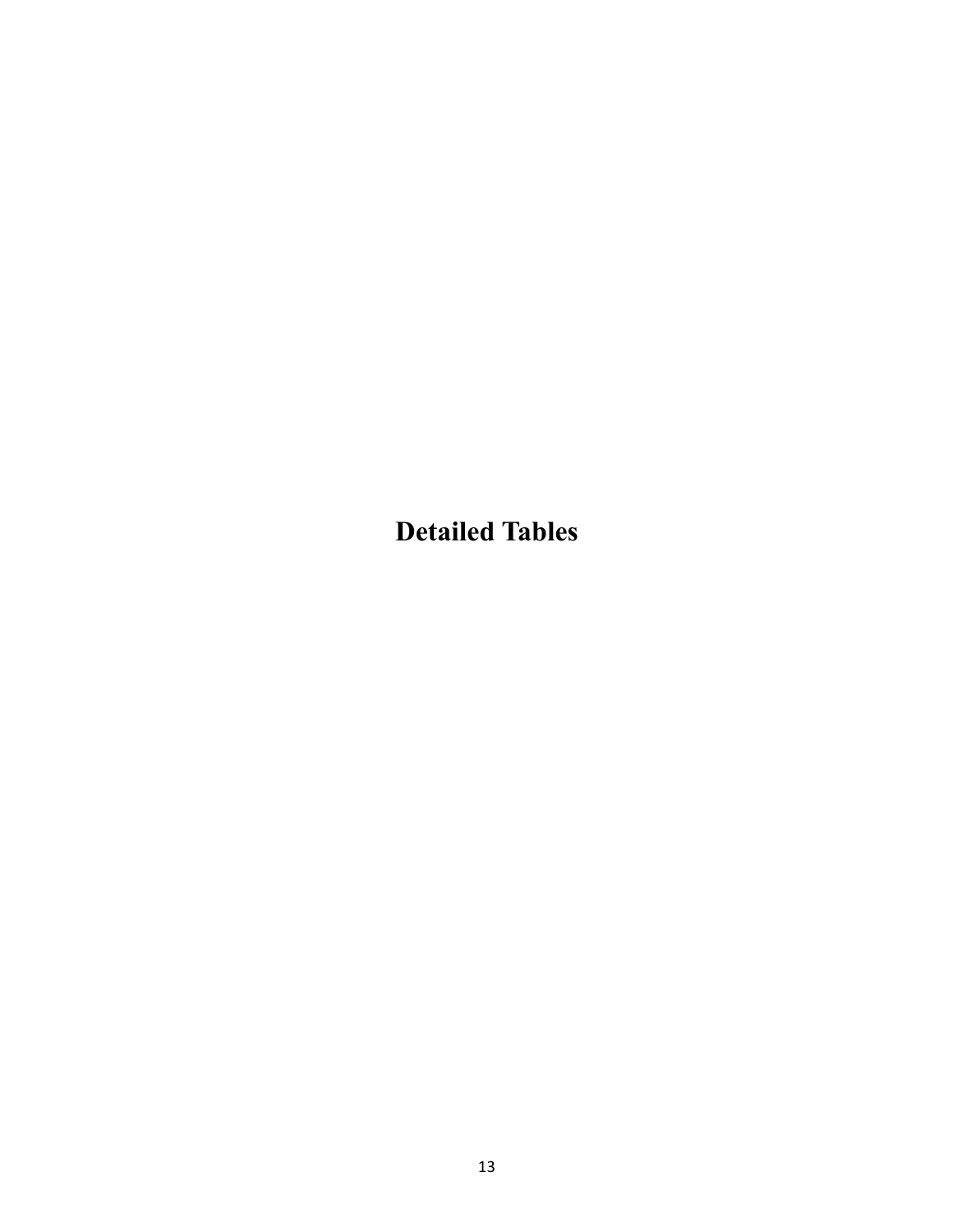#### **Q1. Have you encountered any ordinances like these, that go well beyond normal building codes and require specific architectural details, in the jurisdictions where you build?**

| $(1$ of comp of all positions, |              |               |           |     |    |                                           |          |       |        |
|--------------------------------|--------------|---------------|-----------|-----|----|-------------------------------------------|----------|-------|--------|
|                                |              | <b>Region</b> |           |     |    | <b>Total No. of Units Started in 2018</b> |          |       |        |
|                                | <b>Total</b> | <b>NE</b>     | <b>MW</b> | S   | W  | Less than 6                               | $6 - 24$ | 25-99 | $100+$ |
| Yes                            | 47           | 36            | 47        | 47  | 54 | 39                                        | 48       | 49    | 63     |
| N <sub>0</sub>                 | 53           | 64            | 53        | 53  | 46 | 61                                        | 52       | 51    | 37     |
| <b>Responses</b>               | 368          | 33            | 88        | 176 | 71 | 102                                       | 104      | 63    | 41     |

**(Percent of Respondents)**

### **Q2. If any such ordinances exist where you build, or have been proposed, what is the local government's stated purpose for enacting the standards (Check all that apply)?**

|                                            |                |                | <b>Region</b>  |                |                | <b>Total No. of Units Started in 2018</b> |          |                |                |  |
|--------------------------------------------|----------------|----------------|----------------|----------------|----------------|-------------------------------------------|----------|----------------|----------------|--|
|                                            | <b>Total</b>   | <b>NE</b>      | <b>MW</b>      | S              | W              | Less than 6                               | $6 - 24$ | 25-99          | $100+$         |  |
| The stated purpose is purely<br>aesthetic  | 33             | 30             | 39             | 24             | 45             | 32                                        | 28       | 42             | 41             |  |
| <b>Maintaining community character</b>     | 45             | 50             | 55             | 38             | 49             | 43                                        | 43       | 51             | 56             |  |
| <b>Preserving home values</b>              | 22             | 5              | 36             | 21             | 16             | 17                                        | 30       | 26             | 28             |  |
| Preserving the tax base                    | 8              | 5              | 14             | 8              | $\overline{2}$ | 5                                         | 10       | 16             | 3              |  |
| <b>Public safety</b>                       | 6              | $\theta$       | 5              | $\overline{7}$ | 8              | 5                                         | 7        | 9              | 6              |  |
| To make the homes comfortable to<br>people | $\overline{2}$ | $\overline{0}$ | $\overline{4}$ | $\mathbf{1}$   | $\overline{4}$ | 3                                         | 3        | $\overline{2}$ | $\overline{0}$ |  |
| <b>Other</b>                               | 14             | 10             | 13             | 13             | 18             | 20                                        | 16       | 7              | 9              |  |
| Have not heard/Do not know                 | 33             | 40             | 30             | 37             | 24             | 32                                        | 30       | 30             | 19             |  |
| <b>Responses</b>                           | 240            | 20             | 56             | 115            | 49             | 60                                        | 67       | 43             | 32             |  |

**(Percent of Respondents)**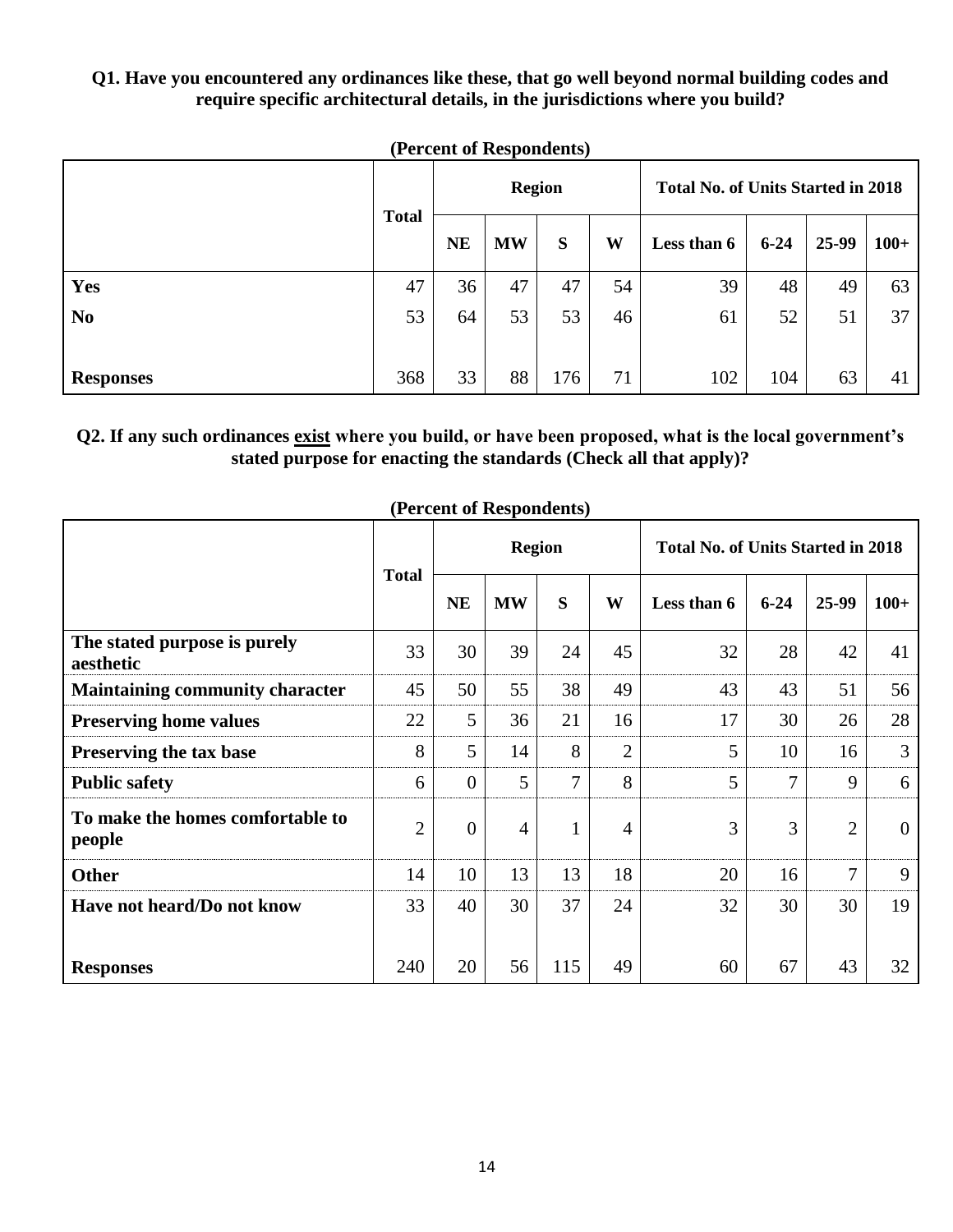## **Q3. If any such ordinances exist where you build, what effect have they had on your business (Check all that apply)?**

|                                                                         |                |                | <b>Region</b> |                |                | <b>Total No. of Units Started in 2018</b> |                |                |                |  |
|-------------------------------------------------------------------------|----------------|----------------|---------------|----------------|----------------|-------------------------------------------|----------------|----------------|----------------|--|
|                                                                         | <b>Total</b>   | <b>NE</b>      | <b>MW</b>     | S              | W              | Less than 6                               | $6 - 24$       | 25-99          | $100+$         |  |
| Cannot say yet; the ordinances are<br>too new to have had an effect     | 5              | $\overline{0}$ | 8             | 8              | $\overline{0}$ | $\overline{3}$                            | 10             | $\overline{0}$ | $\overline{4}$ |  |
| Made the permit approval process<br>significantly longer/more difficult | 56             | 75             | 53            | 46             | 76             | 59                                        | 53             | 55             | 65             |  |
| <b>Increased design costs</b>                                           | 62             | 75             | 73            | 48             | 76             | 59                                        | 61             | 77             | 69             |  |
| <b>Increased construction costs</b>                                     | 85             | 83             | 85            | 85             | 87             | 92                                        | 76             | 94             | 96             |  |
| Caused you to raise prices                                              | 67             | 58             | 70            | 68             | 66             | 67                                        | 65             | 77             | 77             |  |
| Made it difficult to build homes the<br>way your customers want them    | 41             | 50             | 40            | 41             | 39             | 44                                        | 31             | 65             | 35             |  |
| <b>Caused you to lose sales</b>                                         | 25             | 50             | 30            | 20             | 21             | 23                                        | 16             | 35             | 35             |  |
| Caused you to build fewer homes in<br>a particular jurisdiction         | 38             | 58             | 40            | 32             | 45             | 31                                        | 33             | 65             | 42             |  |
| <b>Caused you to build fewer homes</b><br>overall                       | 20             | 42             | 23            | 15             | 21             | 10                                        | 25             | 26             | 15             |  |
| <b>Other</b>                                                            | $\overline{2}$ | $\overline{0}$ | 3             | $\overline{0}$ | 8              | $\overline{0}$                            | 6              | $\Omega$       | $\overline{0}$ |  |
| None of the above                                                       | $\mathbf{1}$   | $\Omega$       | $\Omega$      | $\mathbf{1}$   | $\theta$       | $\overline{0}$                            | $\overline{2}$ | $\overline{0}$ | $\overline{0}$ |  |
|                                                                         |                |                |               |                |                |                                           |                |                |                |  |
| <b>Responses</b>                                                        | 169            | 12             | 40            | 79             | 38             | 39                                        | 49             | 31             | 26             |  |

## **(Percent of Respondents)**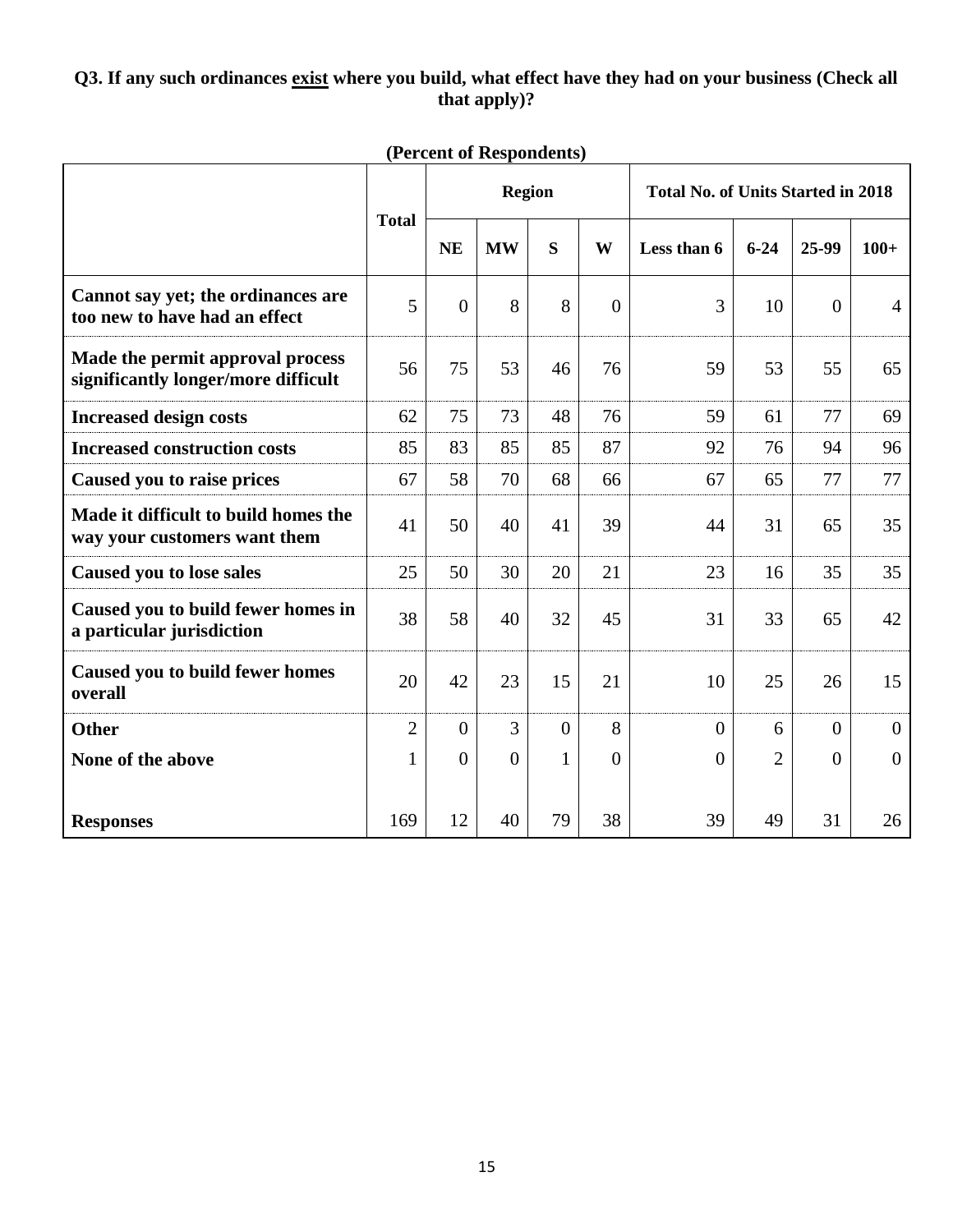## **Q4. If such ordinances do not exist (or are too new to have had an impact yet) where you build, what effect do you think they would have if put in place** *(Check all that apply)***?**

|                                                                         |              |                | <b>Region</b>  |              |                | <b>Total No. of Units Started in 2018</b> |                |                |                |  |
|-------------------------------------------------------------------------|--------------|----------------|----------------|--------------|----------------|-------------------------------------------|----------------|----------------|----------------|--|
|                                                                         | <b>Total</b> | <b>NE</b>      | <b>MW</b>      | S            | W              | Less than 6                               | $6 - 24$       | 25-99          | $100+$         |  |
| Make the permit approval process<br>significantly longer/more difficult | 65           | 71             | 56             | 67           | 70             | 69                                        | 65             | 59             | 73             |  |
| <b>Increase design costs</b>                                            | 64           | 65             | 63             | 67           | 52             | 69                                        | 61             | 63             | 64             |  |
| <b>Increase construction costs</b>                                      | 83           | 82             | 85             | 81           | 89             | 93                                        | 70             | 78             | 91             |  |
| Cause you to raise prices                                               | 76           | 82             | 76             | 72           | 89             | 86                                        | 67             | 67             | 91             |  |
| Make it difficult to build homes the<br>way your customers want them    | 58           | 82             | 56             | 55           | 59             | 69                                        | 59             | 48             | 36             |  |
| Cause you to lose sales                                                 | 51           | 65             | 54             | 50           | 41             | 53                                        | 52             | 48             | 27             |  |
| Cause you to build fewer homes in<br>a particular jurisdiction          | 54           | 71             | 54             | 55           | 41             | 60                                        | 61             | 41             | 64             |  |
| Cause you to build fewer homes<br>overall                               | 40           | 59             | 44             | 40           | 22             | 43                                        | 39             | 41             | 36             |  |
| <b>Other</b>                                                            | $\mathbf{1}$ | $\overline{0}$ | $\overline{0}$ | $\mathbf{1}$ | $\theta$       | $\theta$                                  | $\overline{0}$ | $\overline{4}$ | $\mathbf{0}$   |  |
| None of the above                                                       | 10           | 12             | 12             | 10           | $\overline{7}$ | 7                                         | 15             | 19             | $\overline{0}$ |  |
| <b>Responses</b>                                                        | 173          | 17             | 41             | 88           | 27             | 58                                        | 46             | 27             | 11             |  |

## **(Percent of Respondents)**